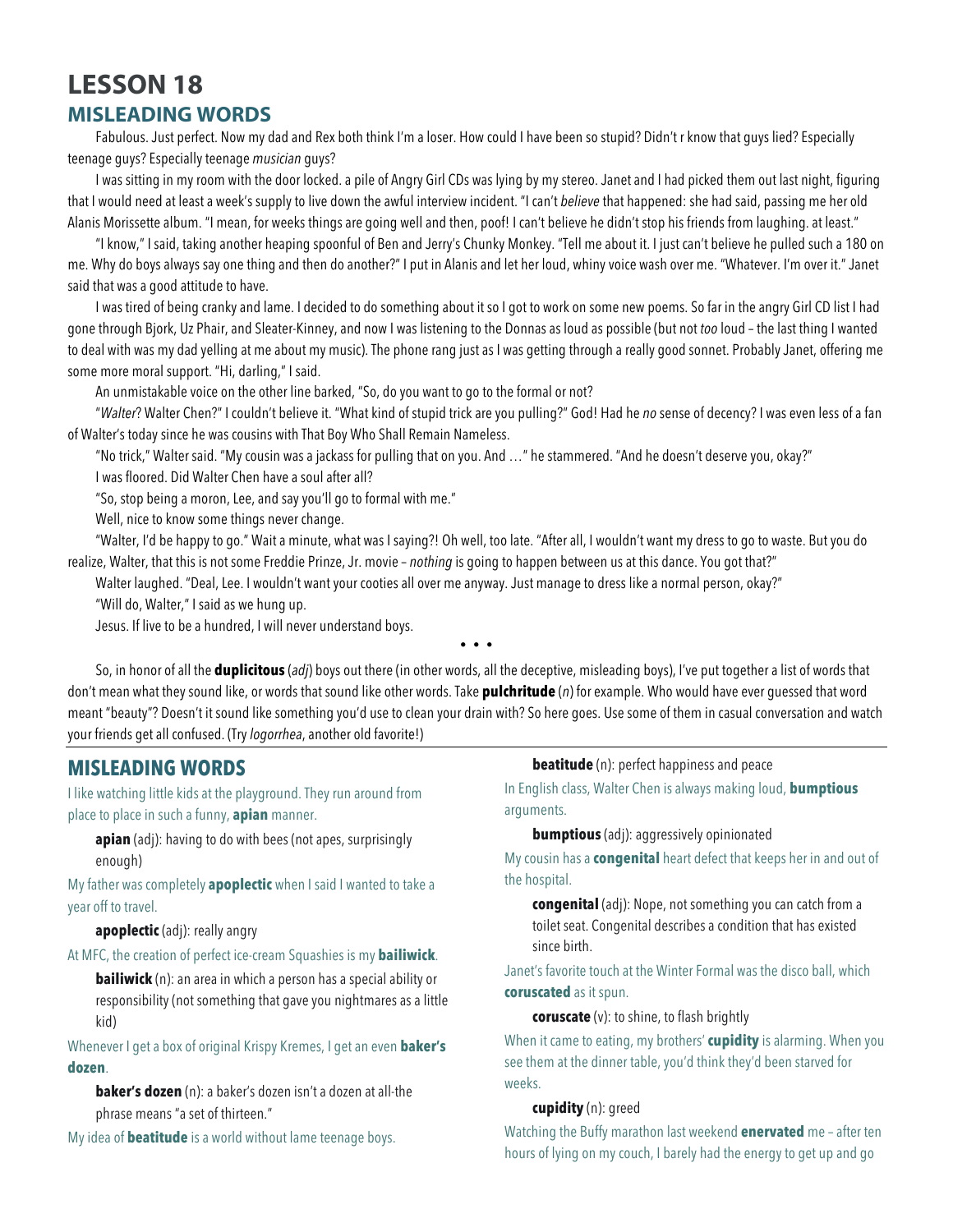# to bed.

# **enervate** (*v*): to weaken

Walter and I are always getting into **frays** in English class.

**fray** (*n*): as a verb, it means "to shred something"; as a noun, though, it means "a fight."

After a few weeks, the chocolate bar I left on my desk dried up and became **friable**.

### **friable** (*adj*): easily broken up into little pieces

When Walter wants to wheedle an A out of a teacher, he gets this **fulsome** tone in his voice that I hate.

#### **fulsome** (*adj*): offensively fawning

When my dad asked me why I was being so mopey, I just **hedged** the question.

**hedge** (*v*): to avoid answering a question directly

I envy girls with **helicoid** hair – mine is stick straight.

#### **helicoid** (*adj*): shaped like a spiral

They're cutting back my hours at MFC, so I'm going to have to **husband** my money if I want to go to that White Stripes concert in March.

**husband** (*v*): No, I don't mean I'm going to try to marry a rich guy. To husband means to use something economically.

My brothers are **immutable** in the fact that they're never mute.

**immutable** (*adj*): unchangeable

My fathers resolve is **impregnable** – I don't think there's any way I can convince him that he's wrong.

**impregnable** (*adj*): unable to be broken by an outside force

# Christina Aguilera is **infamous** for wearing awful outfits.

**infamous** (*adj*): This word doesn't mean "not famous"-the word describes someone famous for a bad reputation.

When Rex turned me down for the Winter Formal, it broke my heart into **infinitesimal** pieces.

**infinitesimal** (*adj*) :This isn't a synonym for infinite-it means "very, very tiny."

Janet was **instrumental** in making me feel better.

**instrumental** (*adj*): necessary in order to bring something about

# At first I thought my grief would be **insuperable**.

**insuperable** (*adj*): unable to be overcome or gotten rid of Sometimes my jock brothers are quite **jocular**, especially when they sense I'm in a really bad mood.

**jocular** (*adj*): joking, playful

Even though they're cousins, Walter and Rex couldn't be more different. If you **juxtaposed** them, though, you might get a pretty neat guy-smart and cool, but probably still crazy.

**juxtapose** (*v*): to put two (usually unlike) things together

When I get my heart broken by a boy, I just want to lie on the couch and watch **lachrymose** movies all day.

**lachrymose** (*adj*): crying easily, or making someone else cry The head cheerleader at our high school suffers from **logorrhea**. It's sad, really.

**logorrhea** (*n*): extreme talkativeness. It usually also implies incoherence, as in someone with a mental disease.

Janet needed to **marshal** some people to help with Winter Formal setup, but I managed to duck out of it.

**marshal** (v*):* to gather people together and organize them I hate watching my brothers **masticate** at the dinner table.

**masticate** (*v*): Ew! Get your mind out of the gutter. It means "to grind with the teeth."

**Noisome** smells are always coming from my brothers' room.

**noisome** (*adj*): offensive to the senses

When all of Rex's friends laughed at me, I felt completely **nugatory**.

# **nugatory** (*adj*): completely unimportant

If you put a plastic cup in the microwave, it becomes **plastic**.

**plastic** (*adj*): easily bent and shaped

I should have known the idea of dating an indie rock boy was a **quixotic** fantasy.

**quixotic** (*adj*): overly idealistic, romanticized and impractical (This word is drawn from the title character of Miguel Cervantes's novel *Don Quixote*, about a knight who had these qualities.)

Janet bought a pretty **racy** dress for the Winter Formal-there's going to be a lot of skin exposed.

# **racy** (*adj*): shockingly sexual

When her mom saw it, she said, "Is that a **rent** in your dress, or did it come that way?"

**rent** (*n):* It can be something you pay a landlord, but here it means "a rip" or "a tear."

When my brothers get grounded, they usually get so **restive** that my dad goes crazy and lets them out early.

**restive** (*adj*): active and out-of-control

When Janet was Sick, she got all **rheumy** and disgusting.

**rheumy** (*adj*): Nope, your mom's SUV isn't rheumy. Rheum is a watery discharge coming out of the eyes, nose, or mouth.

Janet lent me a Celine Dion CD, but I find her music so **saccharine**.

# **saccharine** (*adj*): sickeningly sweet

After the awful incident at the rehearsal, Janet brought me lots of Ben and Jerry's, which had a **salubrious** effect.

**salubrious** (*adj*): being good for your health or general wellbeing

I got a splinter the other day and **scarified** myself trying to get it out. **scarify** (*v*): to scratch the skin

My dad doesn't like the Tin Cup because he thinks it's **seamy**. **seamy** (*adj*): distasteful because of its immorality